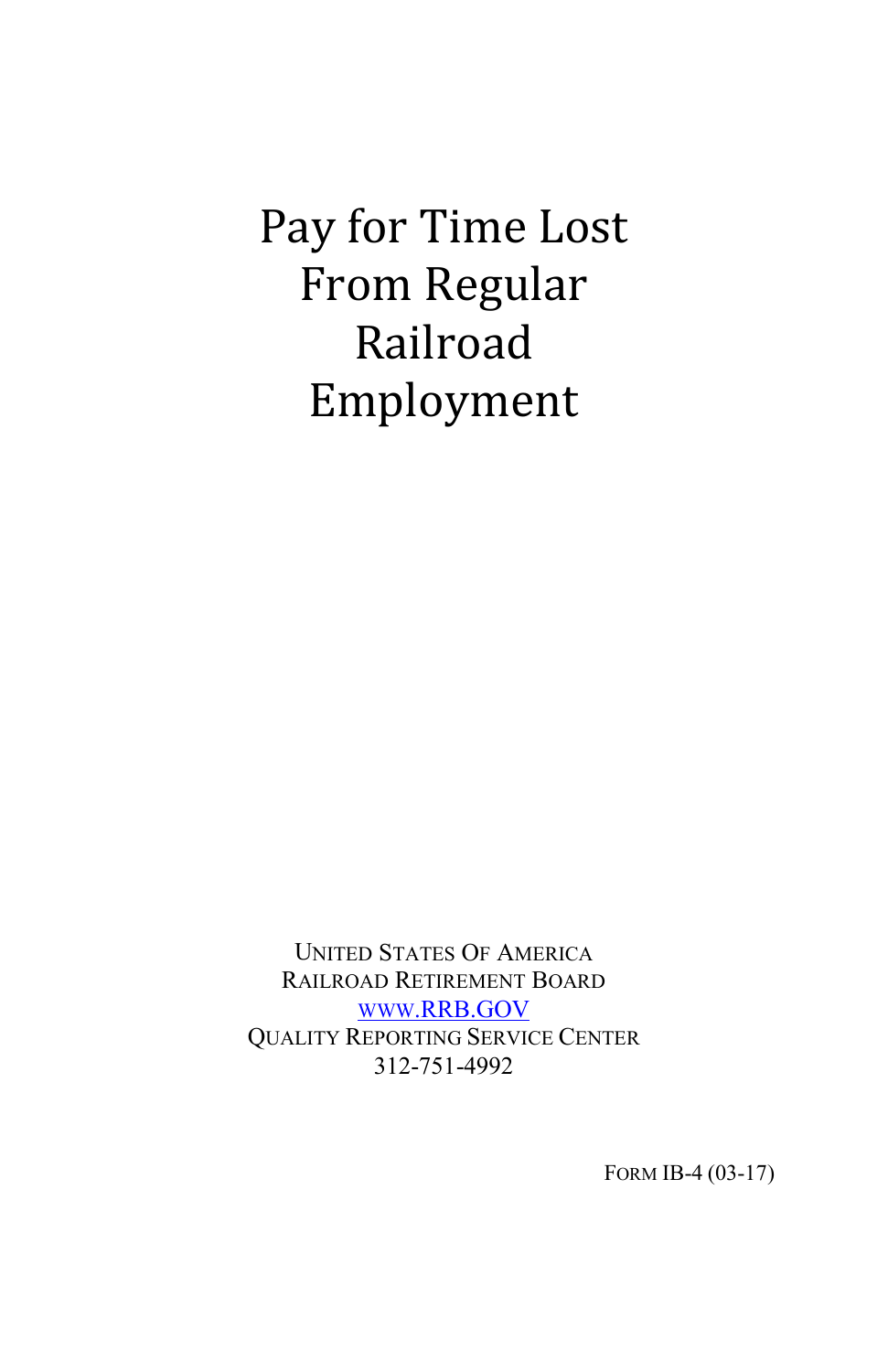# TABLE OF CONTENTS

| <b>PART I - PAY FOR TIME LOST EXPLAINED</b>                          |  |
|----------------------------------------------------------------------|--|
|                                                                      |  |
|                                                                      |  |
| Why is it important to prevent pay for time lost problems? 4         |  |
| How do I ensure pay for time lost is creditable as service           |  |
|                                                                      |  |
| Are there additional factors for allocating service months           |  |
|                                                                      |  |
| How is pay for time lost allocated when there is a court ordered     |  |
|                                                                      |  |
|                                                                      |  |
| <b>PART II - TAX ISSUES</b>                                          |  |
| How is pay for time lost taxed for retirement purposes?9             |  |
| How can there be, for retirement purposes, inconsistent taxing and   |  |
|                                                                      |  |
| How is pay for time lost taxed for Medicare purposes? 10             |  |
| How is pay for time lost taxed for unemployment/sickness             |  |
|                                                                      |  |
| Is the tax liability of pay for time lost met by withholding a       |  |
| reimbursement amount under the Railroad Unemployment                 |  |
|                                                                      |  |
| Where can I get information about tax rates and earnings             |  |
|                                                                      |  |
| If I'm not working, can I purchase additional service months         |  |
|                                                                      |  |
| Is pay for time lost includable as wages for income tax<br>$\sim$ 11 |  |
|                                                                      |  |
| Does withholding the correct tax amount update my service and        |  |
|                                                                      |  |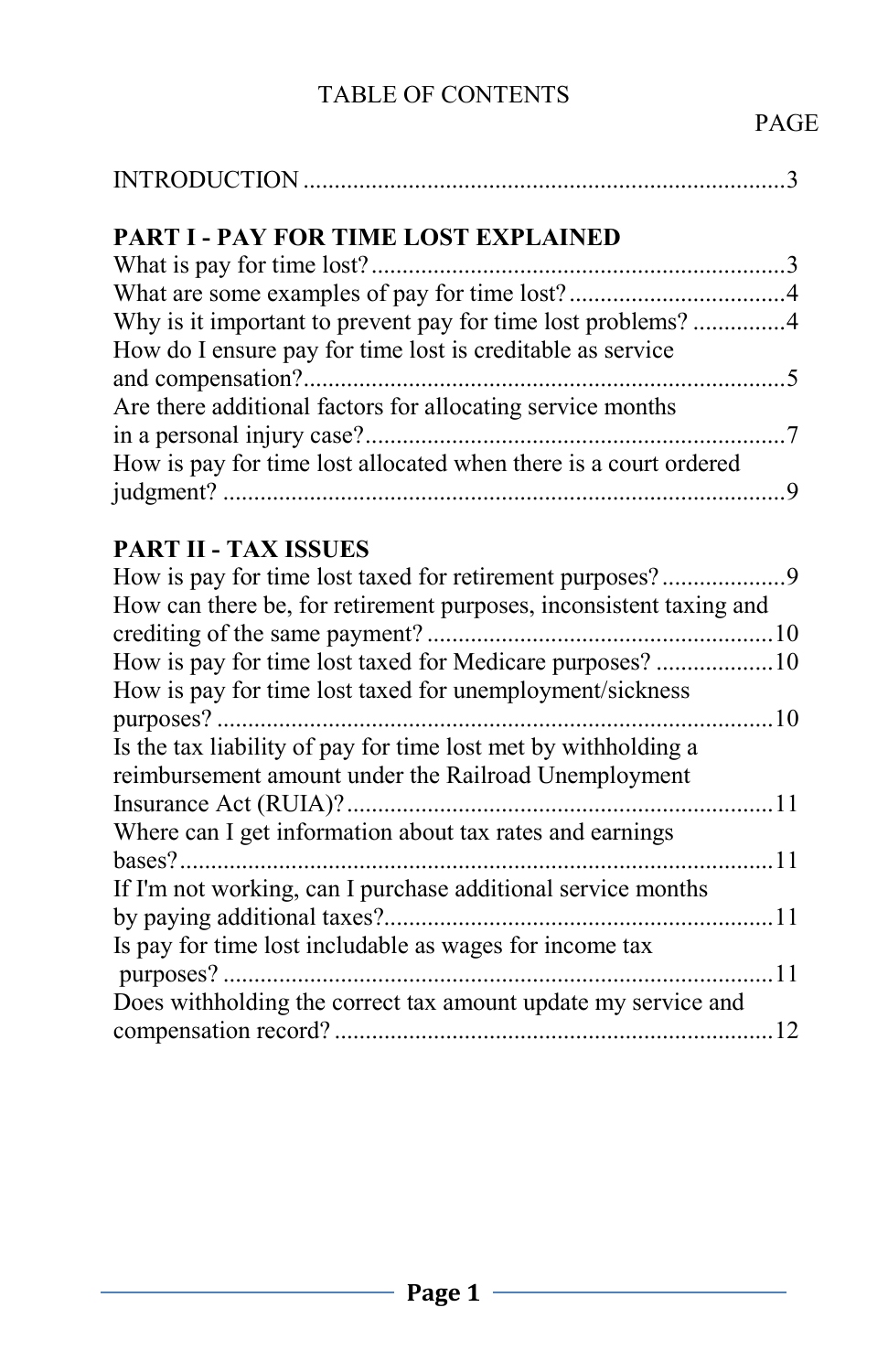## TABLE OF CONTENTS

#### **PART III - PAY FOR TIME LOST AND BENEFITS UNDER THE RAILROAD RETIREMENT ACT AND RAILROAD UNEMPLOYMENT INSURANCE ACT**

| How does pay for time lost affect my entitlement to an annuity or |  |
|-------------------------------------------------------------------|--|
|                                                                   |  |

## **PART IV - HELPS AND REFERENCES**

|--|--|--|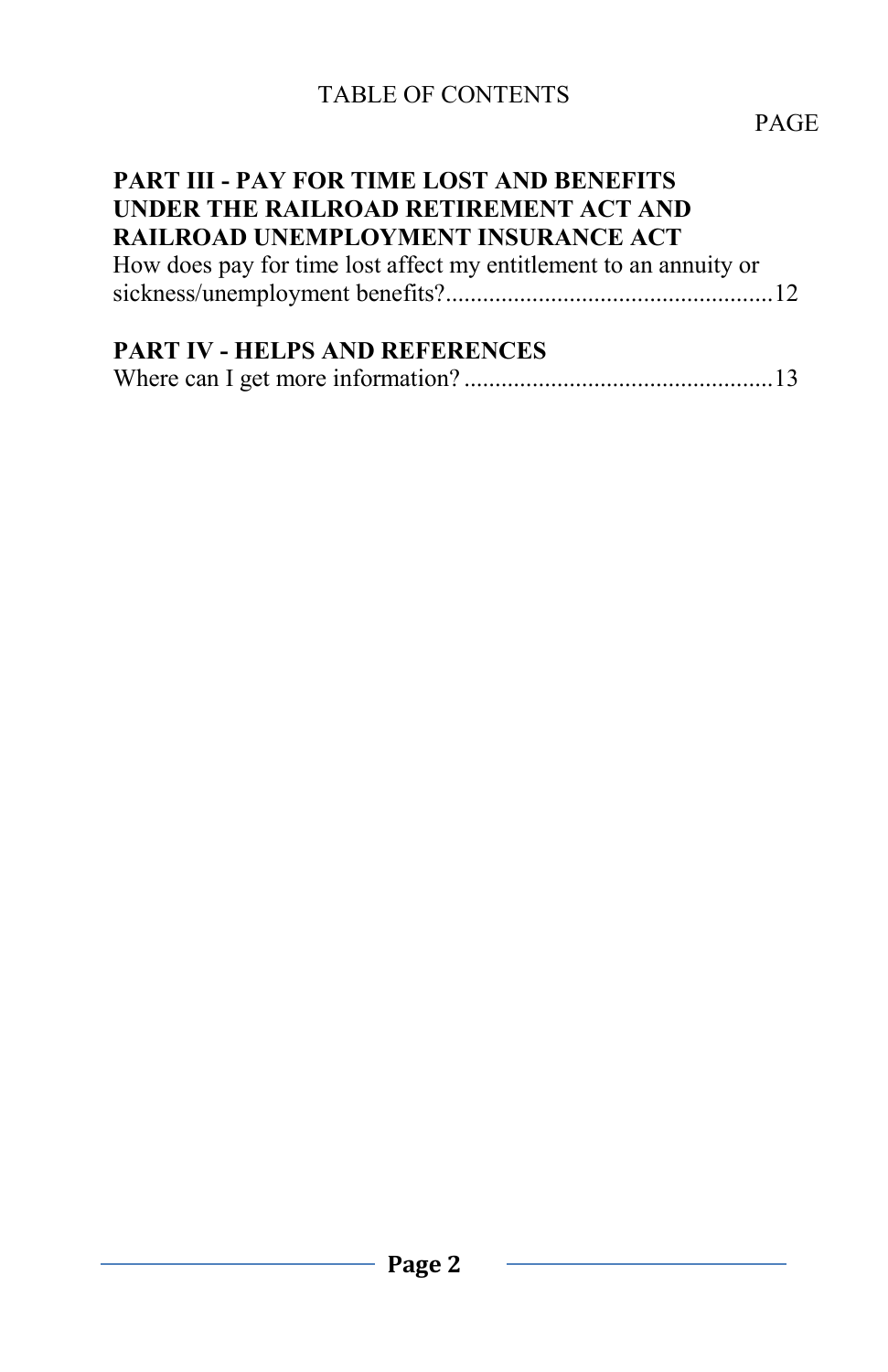## *INTRODUCTION*

The Railroad Retirement Board (RRB) frequently receives questions from railroad employers and employees and their respective legal agents about the treatment of pay for time lost from regular employment. Because this can be a complex and confusing subject, we have prepared this pamphlet to answer the most commonly asked questions about pay for time lost.

This pamphlet contains general information about pay for time lost. However, certain limitations, exceptions, and special cases are not covered. If you have any question about the information covered in this pamphlet, contact the nearest office of the RRB.

## *WHAT IS PAY FOR TIME LOST?*

Pay for time lost is compensation paid by a railroad employer which is creditable under the Railroad Retirement Act (RRA) and the Railroad Unemployment Insurance Act (RUIA) and which is attributable to lost earnings for an identifiable period of absence from active service. *Pay for time lost is not the purchase of service credits by payment of railroad retirement taxes.*

The intent behind the pay for time lost concept is to treat an employee as if he or she had actually performed compensated service during an identifiable period of time. The effect of pay for time lost upon eligibility and benefits under the RRA and the RUIA is identical to the effect of regular earnings for which service and compensation credit are received.

The statutory basis for pay for time lost is found in Section  $1(h)(2)$  of the RRA  $(45 \text{ USC } 231(h)(2))$ , Section  $1(h)(i)$  of the RUIA  $(45 \text{ USC } 231(h)(2))$ 351(i)), and Sections 211.3 and 322.6 of the Railroad Retirement Board's Regulations (20 CFR 211.3 and 322.6).

The most common type of pay for time lost arises out of "on the job" personal injury settlements, but other types of agreements may have pay for time lost provisions.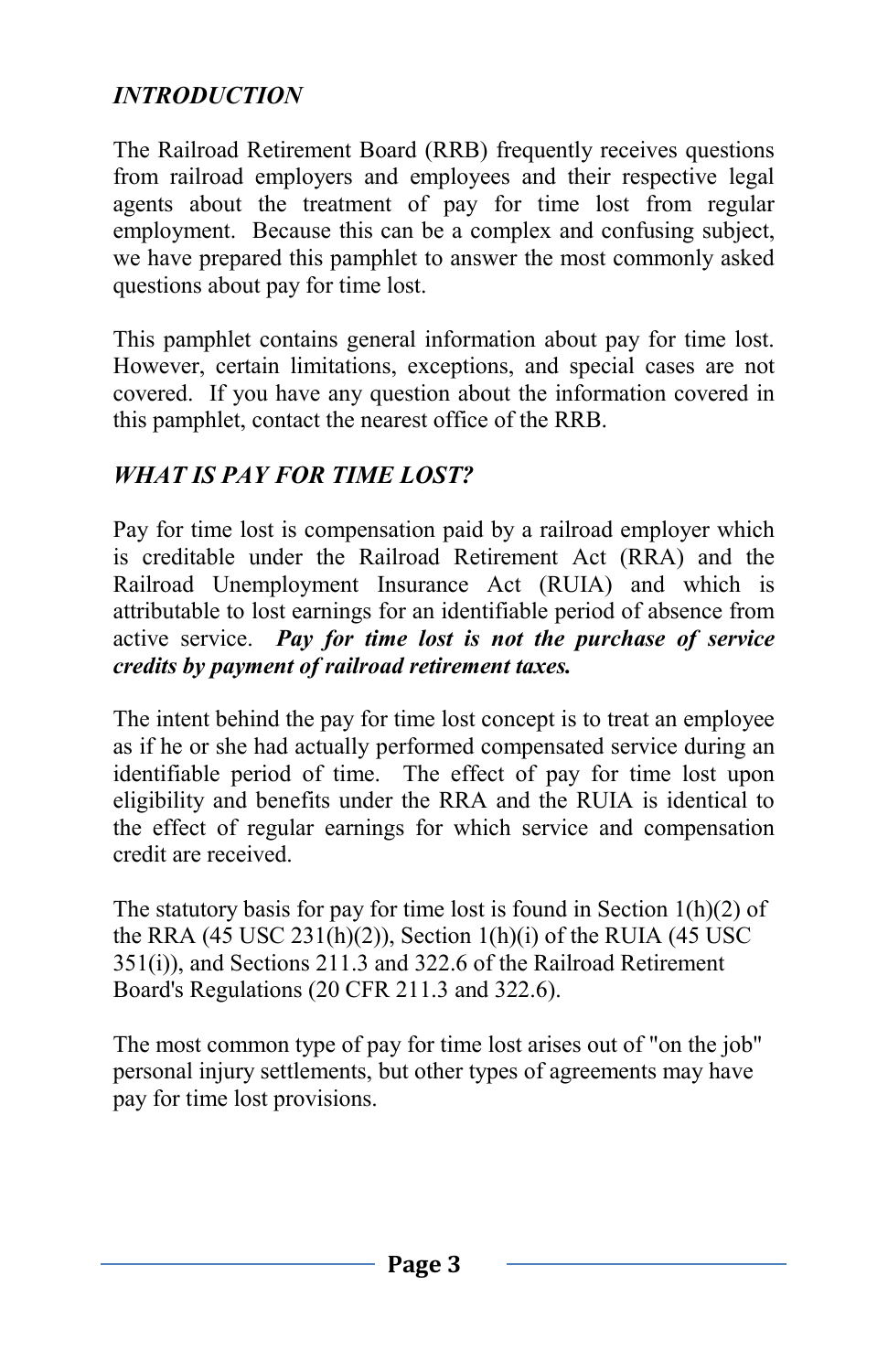# *WHAT ARE SOME EXAMPLES OF PAY FOR TIME LOST?*

Examples of pay for time lost include, but are not necessarily limited to, the following:

- A personal injury award or settlement which allocates a portion of the damages as lost wages for a specific period following the date of the injury.
- A reinstatement award which includes back pay for the period of lost wages.
- dismissal allowance or guaranteed wage agreement.
- An allowance paid for the loss of earnings resulting from job displacement to a less remunerative position.

## *WHY IS IT IMPORTANT TO PREVENT PAY FOR TIME LOST PROBLEMS?*

Unfortunately, it is not unusual for errors to be made when structuring a pay for time lost agreement and reporting the payment as creditable compensation to the employee's records at the Railroad Retirement Board. Some errors stem from a lack of a clear understanding of the nature of pay for time lost. Other errors occur because payments for time lost are usually made outside the regular payroll process.

It is important that pay for time lost agreements between employers and employees are structured correctly. Frequently, an agreement is established with the intent of attaining additional months of creditable railroad service so an employee will meet the service requirement for an annuity under the Railroad Retirement Act (RRA). If the agreement overlooks certain factors or does not meet the pertinent statutory requirements, the employee may be denied that annuity.

It is also important that pay for time lost be reported as service and compensation correctly and timely. Annuity applications under the RRA and benefit claims under the Railroad Unemployment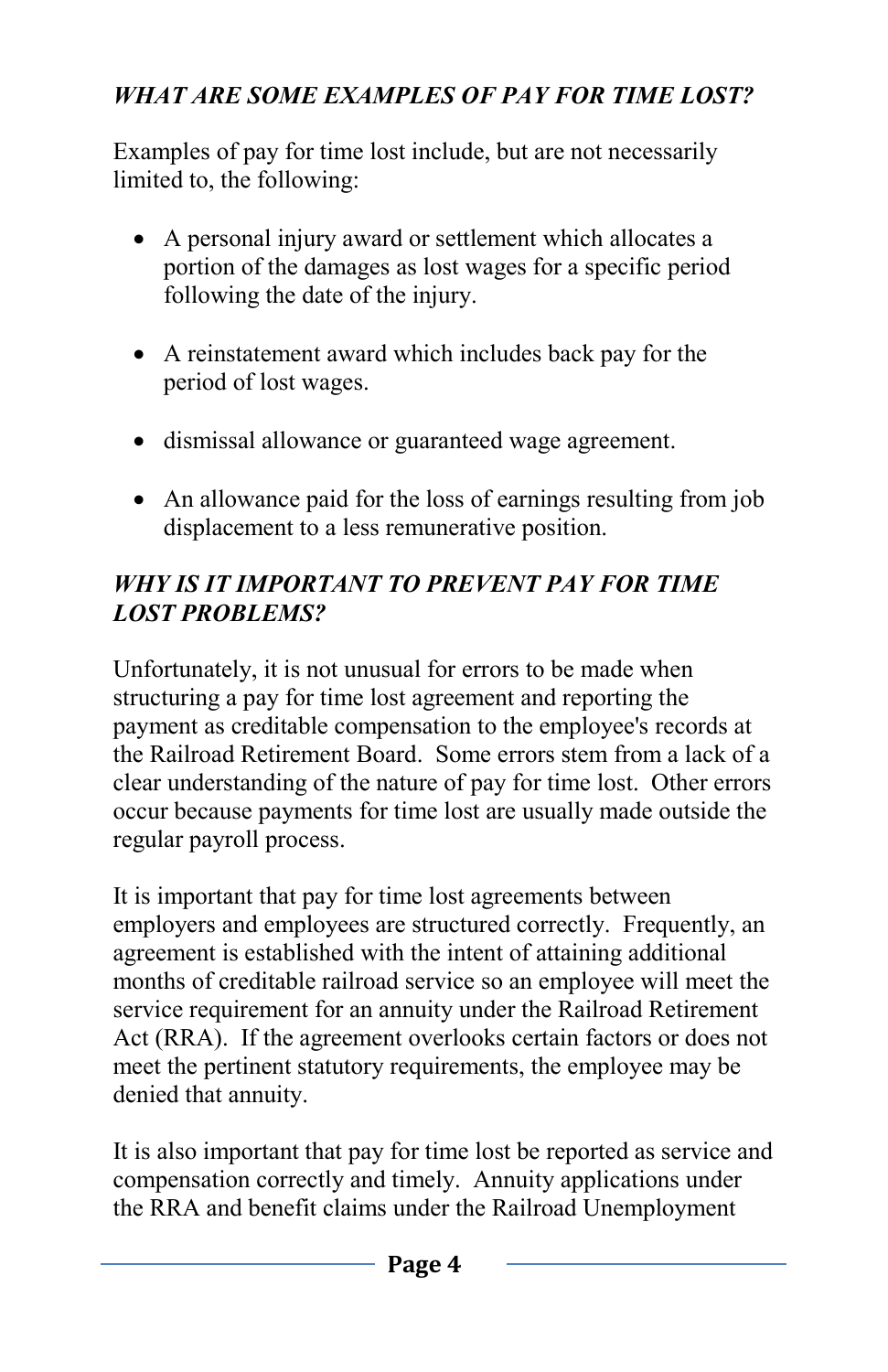Insurance Act (RUIA) are adjudicated with the information available on the employee's earnings record. If the record is not updated and if we have no knowledge of additional credit which should be on the record, RRA annuities to disabled employees or RUIA benefits to sick or unemployed employees may be greatly delayed or even erroneously denied.

### *HOW DO I ENSURE PAY FOR TIME LOST IS CREDITABLE AS SERVICE AND COMPENSATION?*

Six principles must be followed in order to ensure that a payment qualifies as creditable pay for time lost for which service and compensation credit may be received. The six principles are:

#### *1. The payment must be made with respect to an identifiable period of time.*

The months of the period of absence from active service must be specified. For example, the agreement should state the pay for time lost is "for the 12 month period beginning October 1994 and ending September 1995." The compensation is considered earned in, and is therefore creditable to, that specified period.

## *2. An employment relationship must exist in the months to be credited with the pay for time lost.*

Pay for time lost may be allocated into the future as long as an employment relationship is retained for that period. If an agreement requires that an employee must resign in order to receive the payment, the employment relationship ceases upon the resignation. An allocation to months after the resignation date is not allowed because the allocated service months cannot be considered genuine time lost as an employee.

If pay for time lost is allocated into the future and an employee does not resign, the service months are not creditable until the time lost has actually elapsed.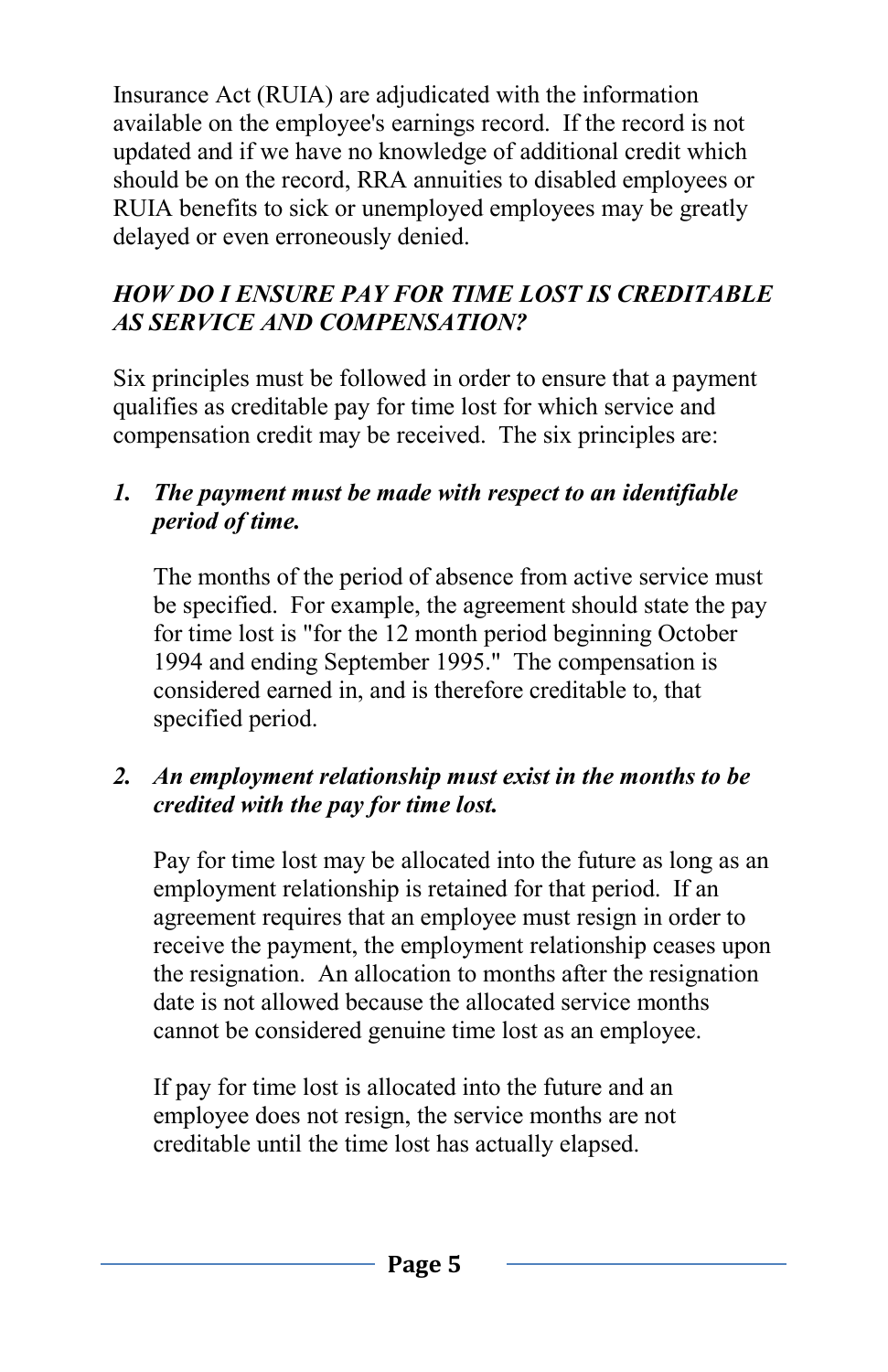#### *3. The allocation must relate to the actual period of absence from service for which the payment is made.*

Pay for time lost due to a personal injury must be allocated to months after the date of the injury. Service months allocated to months missing from an employee's record before the injury is not allowed.

## *4. The amount of the pay for time lost must relate to an employee's normal monthly pay.*

By regulation, a monthly allocation of at least ten times the employee's daily pay rate in effect on the date of the injury is ordinarily considered a reasonable relationship to actual lost wages. A lesser amount is considered to be a token payment and is not acceptable to the Railroad Retirement Board.

For example, Employee Jones had a daily pay rate of \$130.00 when he was injured. Therefore, a minimum of \$1,300.00 must be allocated as pay for each month allocated as time lost.

A higher compensation amount per month may be allocated, but it cannot exceed the annual maximum earnings base limitations for the years involved. Cost-of-living or other increases which would have applied to the employee's pay over the period of time lost need not be considered.

## *5. The railroad retirement tax obligation for the pay for time lost must be met.*

Pay for time lost is considered compensation under the Railroad Retirement Tax Act. Thus, an employer is required to withhold and pay the employment taxes due on pay for time lost.

#### *6. An agreement for pay for time lost must specify whether or not the intention of the payment is to provide service and compensation credit under the Railroad Retirement Act.*

If you do not intend to receive service and compensation credit for your pay for time lost, the agreement must say that.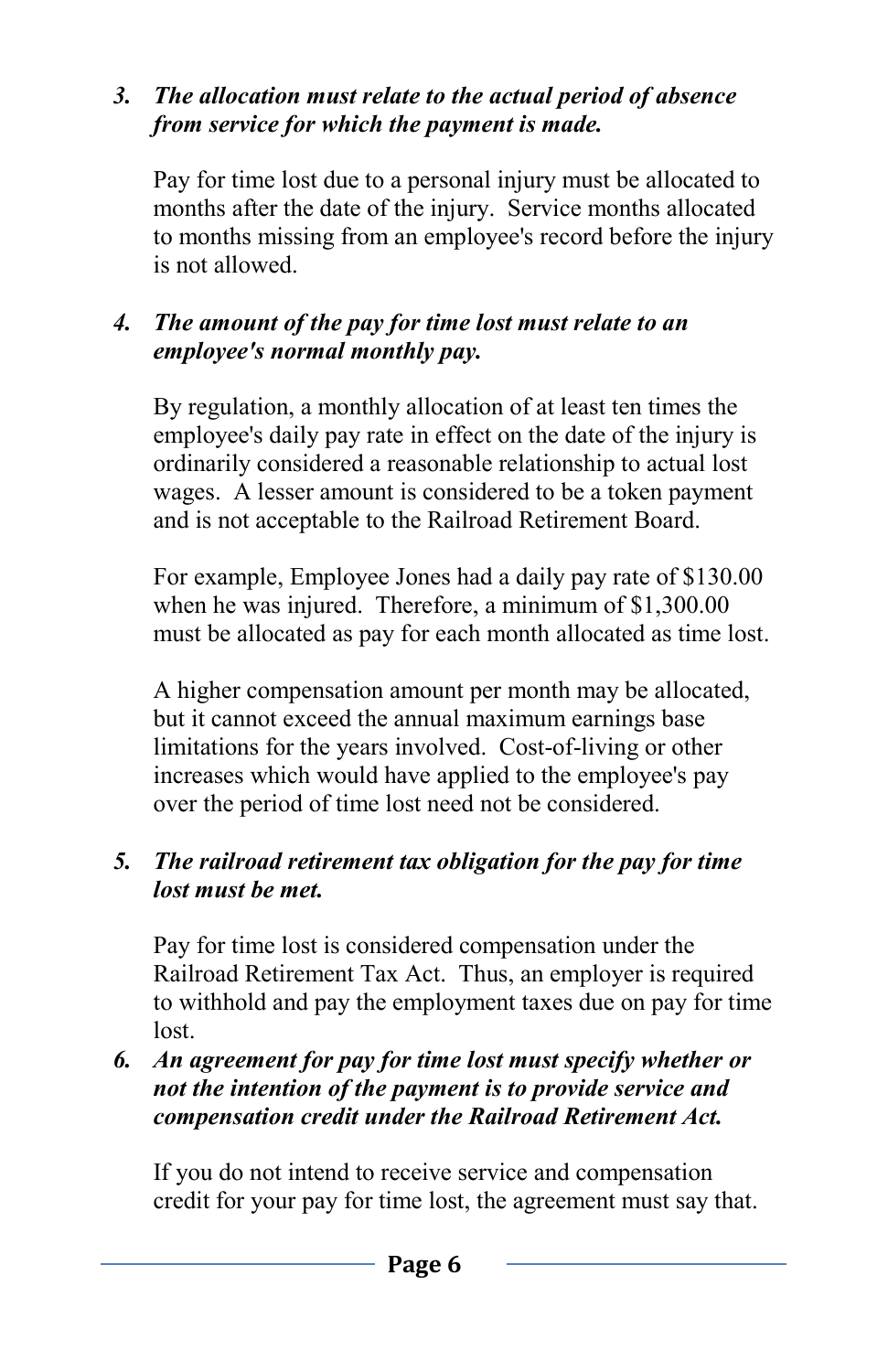## *ARE THERE ADDITIONAL FACTORS FOR ALLOCATING SERVICE MONTHS IN A PERSONAL INJURY CASE?*

When the implicit intent of a personal injury allocation is to provide 60,120, 240, or 360 service months for the employee's record at the Railroad Retirement Board (RRB), it is vital to ensure that an allocation for time lost correctly provides the total number of service months desired.

If a shortage of service months occurs, the RRB has no authority to reallocate months. The allocation may be re-opened only if both parties to the settlement are agreeable. However, it is important to note that the RRB will accept a re-opened agreement with respect to pay for time lost only within the four year time limitation imposed by Section 9 of the Railroad Retirement Act.

To prevent a shortage of service months, these three factors affecting service months must be considered:

#### *1. Do not allocate pay for time lost to a month or months for which the employee has already received service month credit.*

Occasionally, an employee has service months reported for vacation pay or service months reported by another railroad employer (for example, union activity). However, credit can be received only one time for any given month.

Because the period specified is the period for which service credit is due, a month allocated to the same month already on record may result in a shortage of the total months desired. To prevent the duplicate reporting of service months, always contact the nearest office of the Railroad Retirement Board for an exact accounting of the months on record as of the date of the request.

Sometimes an award of back pay is for the same months for which service is already credited. In such a case, even though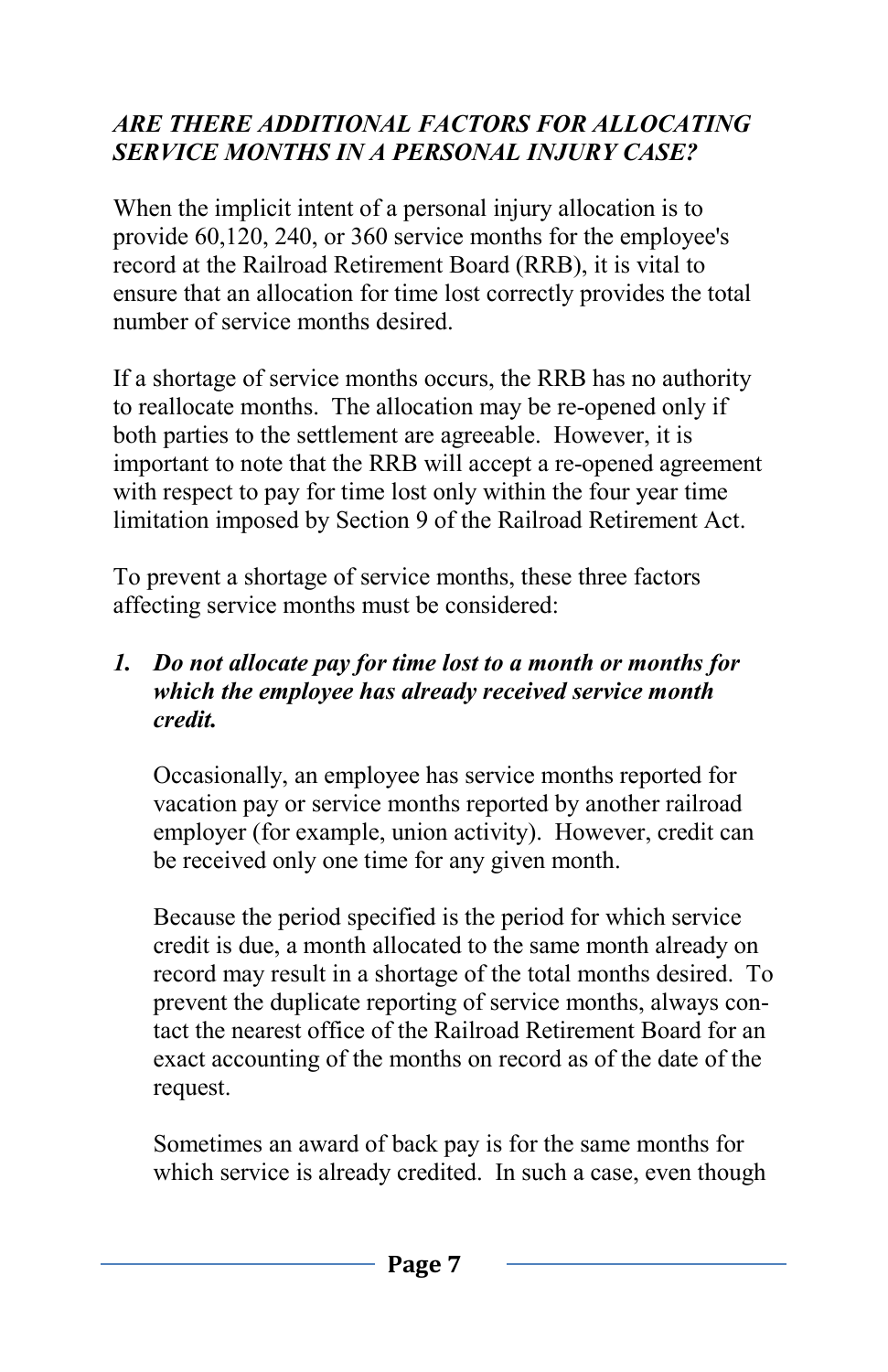the months are not creditable, the compensation from the award is creditable.

#### *2. When an allocation period is determined, do not consider deemed service months after the date of the personal injury in the total number of service months.*

A pay for time lost allocation increasing service and compensation will generally eliminate or reduce the number of deemed service months on record for any affected year. This is true because deemed service months are the product of a calculation. If the components of that calculation change as the result of an adjustment to service and compensation due to a payment for time lost, then the number of deemed service months to which an employee is entitled is likely to change.

#### *3. Military service may, under certain conditions, be counted as railroad service under the Railroad Retirement Act (RRA).*

Military service may be credited towards retirement benefits under certain conditions. To be creditable as compensation under the Railroad Retirement Act, service in the U.S. Armed Forces must be preceded by railroad service in the same or preceding calendar year. For additional information about creditable Military Service see *IB-2, Railroad Retirement and Survivor Benefits.*

The possibility that an employee has military service which meets the requirements to be creditable under the RRA should be considered because creditable military service may reduce the number of allocated months needed to attain eligibility for an annuity.

Contact the nearest office of the RRB for assistance in determining whether a military service period is creditable. Be prepared to provide proof of that military service to the RRB.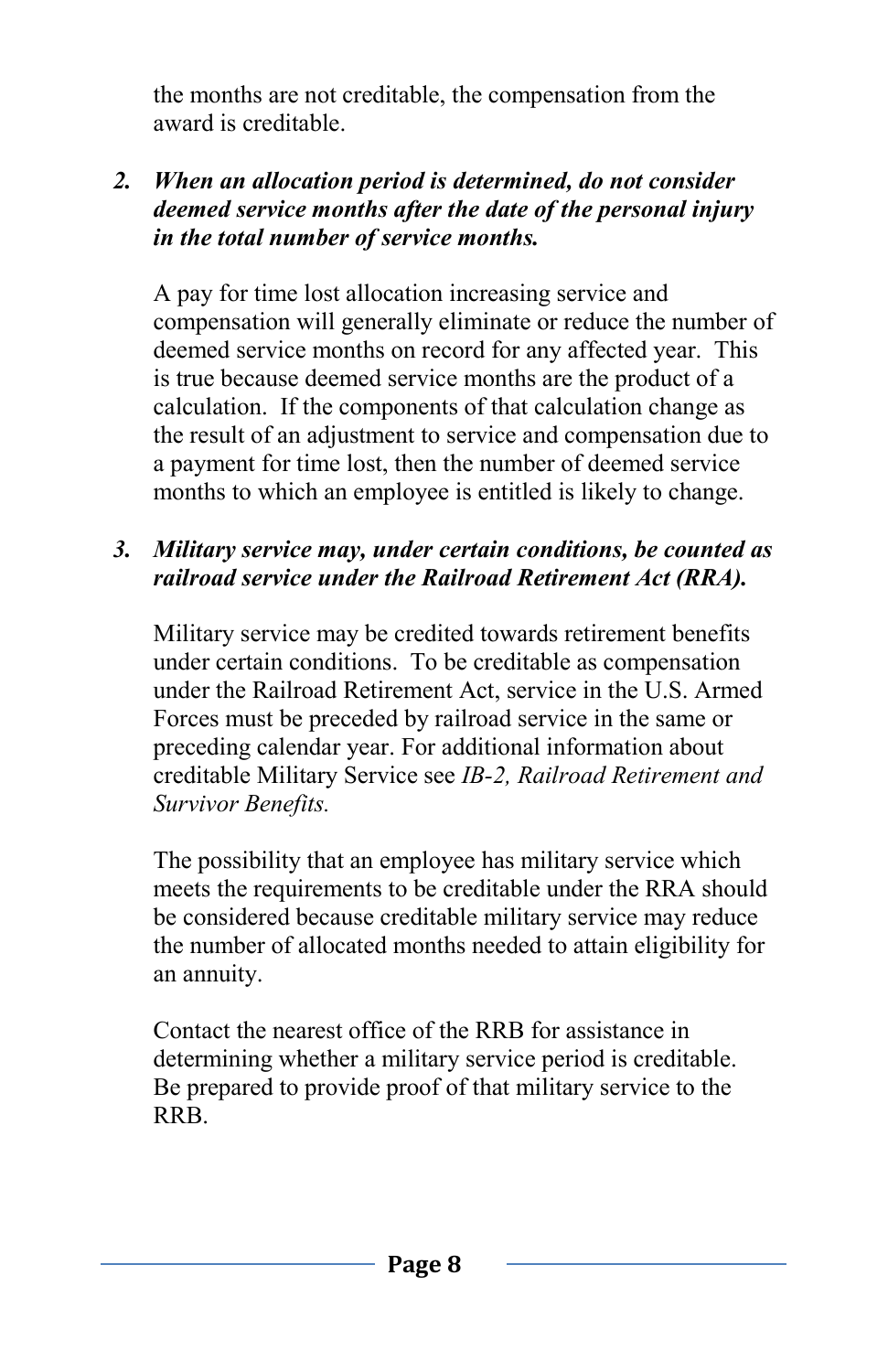### *HOW IS PAY FOR TIME LOST ALLOCATED WHEN THERE IS A COURT ORDERED JUDGMENT?*

When an employer pays an employee a settlement for a personal injury, the whole amount of the settlement is considered pay for time lost, *if there is no designation that the settlement amount, or any part of it, is for factors other than pay for time lost.*

When an employee receives a court ordered judgment as the result of a personal injury action against an employer, the employer and the employee may reach an agreement as to what amount of the judgment is attributable to time lost, *if the judgment does not indicate that any amount of it is attributable for time lost.*

Absent an agreement between the employer and the employee, the Railroad Retirement Board (RRB) has the authority to determine what, if any, amount of the judgment is attributable to pay for time lost. The RRB's determination is based upon the pleadings and evidence submitted at the trial. *Unlike the case of a settlement of a personal injury action, the payment to an employee by way of a judgment does not automatically result in a pay for time lost allocation.*

## *HOW IS PAY FOR TIME LOST TAXED FOR RETIREMENT PURPOSES?*

All compensation under the Railroad Retirement Tax Act (RRTA) is subject to the Tier I and Tier II tax rates and the annual maximum earnings bases in effect when the payment is made. This is also true of pay for time lost.

The nature of pay for time lost is such that the payment is attributable to lost earnings in a different time period. Therefore, it is creditable, for retirement purposes under the Railroad Retirement Act, to the months to which the time lost payment relates. *But, the taxation of the payment under the RRTA always relates to the calendar year in which the payment is made.*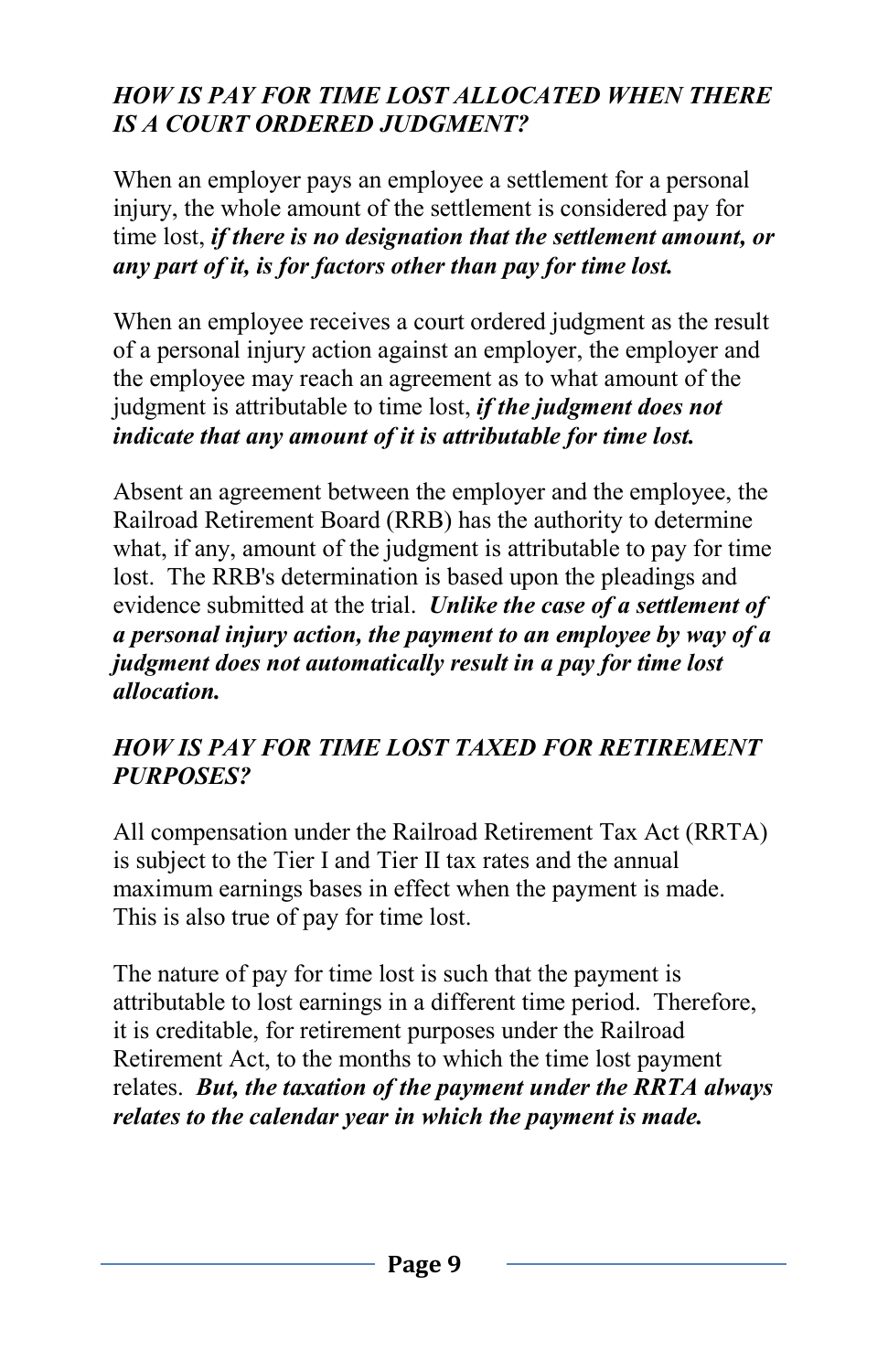#### *HOW CAN THERE BE, FOR RETIREMENT PURPOSES, INCONSISTENT TAXING AND CREDITING OF THE SAME PAYMENT?*

If a payment for time lost is allocated to a period other than the year of payment, the taxable amount and creditable amount of the pay for time lost may differ. There are circumstances where pay for time lost may be fully creditable under the Railroad Retirement Act, but taxable only to a limited extent, or not taxable at all, under the Railroad Retirement Tax Act. On the other hand, pay for time lost may be taxed at a higher percentage rate and subject to a higher earnings base than it would have been had it actually been paid in the period for which it is considered creditable.

#### *HOW IS PAY FOR TIME LOST TAXED FOR MEDICARE PURPOSES?*

Medicare taxes must be withheld from a payment for time lost. The railroad retirement and Medicare parts of the Tier I tax rate have separate, different earnings bases. When an employee's taxable earnings attain the Tier I maximum earnings base, Medicare taxes must continue to be deducted because there is no Medicare maximum amount.

## *HOW IS PAY FOR TIME LOST TAXED FOR UNEMPLOYMENT/SICKNESS PURPOSES?*

Unlike Tier I and Tier II tax, the amount of the employer contributions due under the Railroad Unemployment Insurance Act is computed at the rates in effect, subject to a monthly limit, during the months to which the pay for time lost payment relates.

#### *IS THE TAX LIABILITY OF PAY FOR TIME LOST MET BY WITHHOLDING A REIMBURSEMENT AMOUNT FOR BENEFITS RECOVERABLE UNDER THE RAILROAD UNEMPLOYMENT INSURANCE ACT (RUIA)?*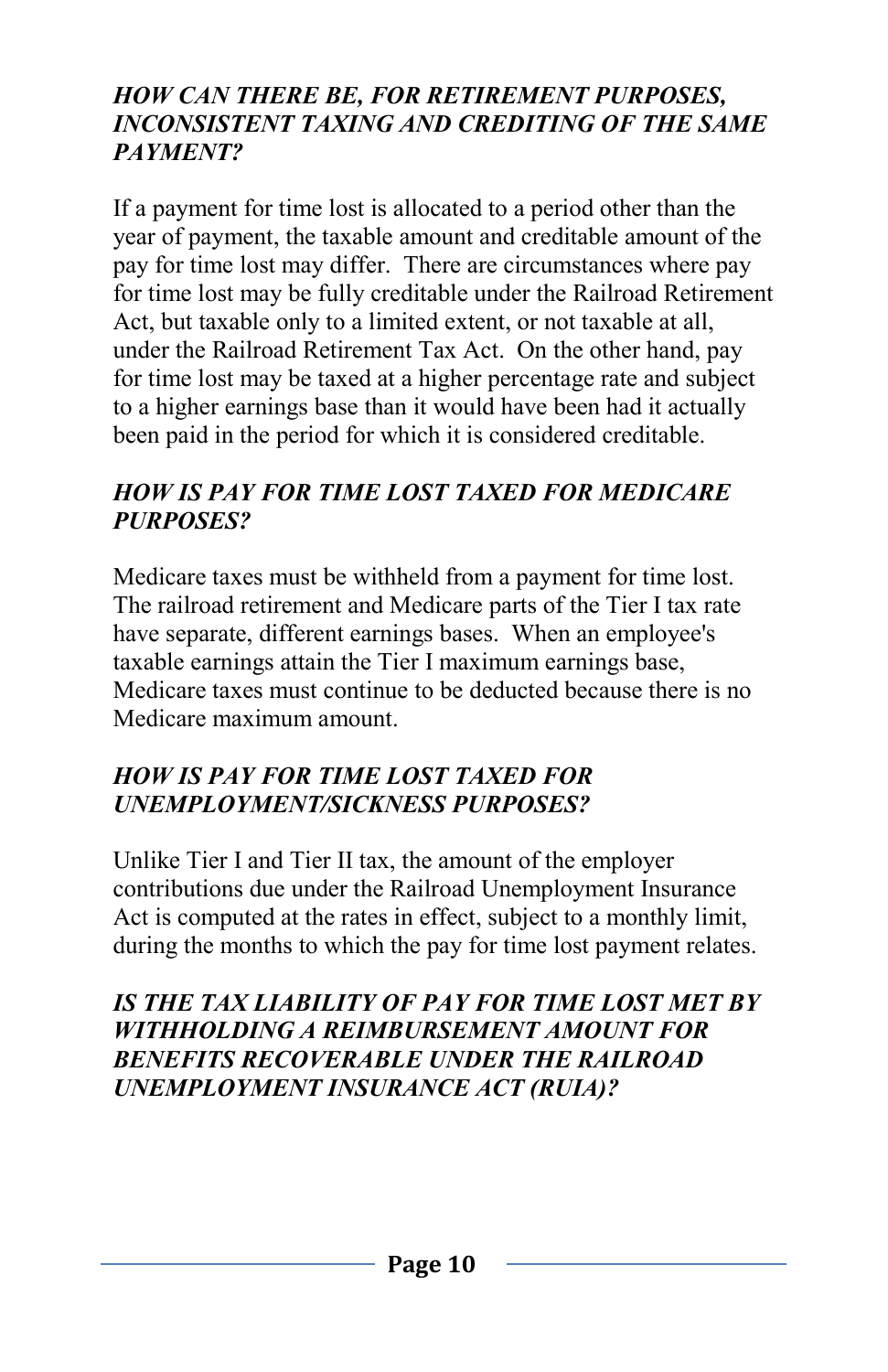Reimbursement is due under the RUIA if a payment for time lost covers a period for which sickness or unemployment benefits were previously paid. However, withholding this amount from the award is a separate matter and should never be confused with satisfying the railroad retirement tax liability for the award.

## *WHERE CAN I GET INFORMATION ABOUT TAX RATES AND EARNINGS BASES?*

Information about the annual tax rate percentages, maximum earnings base amounts, and employer contribution amounts for any year may be obtained from the nearest office of the Railroad Retirement Board. The payroll department of any railroad employer should also be able to provide this information.

#### *IF I'M NOT WORKING, CAN I PURCHASE ADDITIONAL SERVICE MONTHS BY PAYING ADDITIONAL TAXES?*

An employee who is not working may not buy additional service months simply by paying the taxes for the months desired. *Service months may never be bought just by the payment of taxes.*

## *IS PAY FOR TIME LOST INCLUDABLE AS WAGES FOR INCOME TAX PURPOSES?*

The Railroad Retirement Board cannot speak authoritatively on issues involving income tax law. Therefore, we must refer questions relating to the treatment of pay for time lost under federal income tax laws to the Internal Revenue Service (IRS). However, we can advise that, in the past, under certain conditions, the IRS has held that pay for time lost is includable as wages for income tax purposes.

# *DOES WITHHOLDING THE CORRECT TAX AMOUNT UPDATE MY SERVICE AND COMPENSATION RECORD?*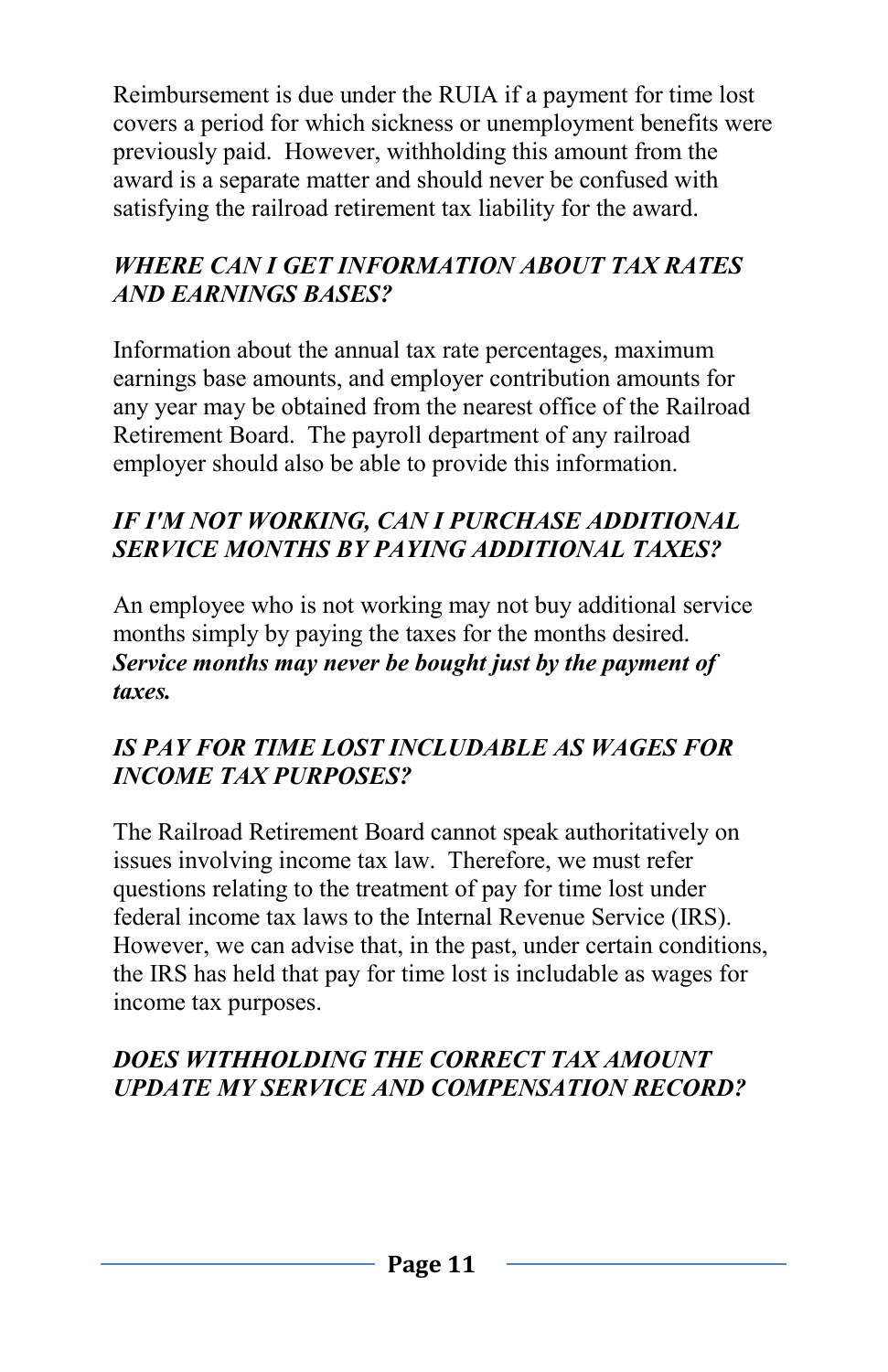Withholding the proper taxes is not sufficient to update an employee's record of service and compensation at the Railroad Retirement Board (RRB). An appropriate report of service and compensation must also be submitted by the employee's railroad employer. As noted previously, pay for time lost should be reported as service and compensation for the allocated period of absence because it is considered earned under the Railroad Retirement Act in that period.

An employee applying for retirement benefits at the expiration of an allocation period should submit documentation of the period covered by the agreement with the retirement application. This is necessary to establish service eligibility if the report for additional service credit is not yet reflected in the employee's records at the RRB. The RRB will then solicit the necessary service and compensation report, but the final annuity award must be delayed until the report is received.

## *HOW DOES PAY FOR TIME LOST AFFECT MY ENTITLEMENT TO AN ANNUITY OR SICKNESS/ UNEMPLOYMENT BENEFITS?*

Because pay for time lost is effectively the same as compensated service for active employment, an employee is not entitled to an annuity under the Railroad Retirement Act with respect to any months to which pay for time lost has been allocated. For this reason, a pay for time lost allocation to an employee who is already receiving an annuity may cause an annuity overpayment.

For example, an injured employee may apply for and begin receiving a disability annuity while his settlement is pending. If the settlement is finalized and includes pay for time lost for months for which he was also paid an annuity, the annuity is overpaid for those months.

Similarly, an employee is also not entitled to sickness or unemployment benefits under the Railroad Unemployment Insurance Act (RUIA) with respect to any month to which pay for time lost is allocated. If a payment for time lost is made which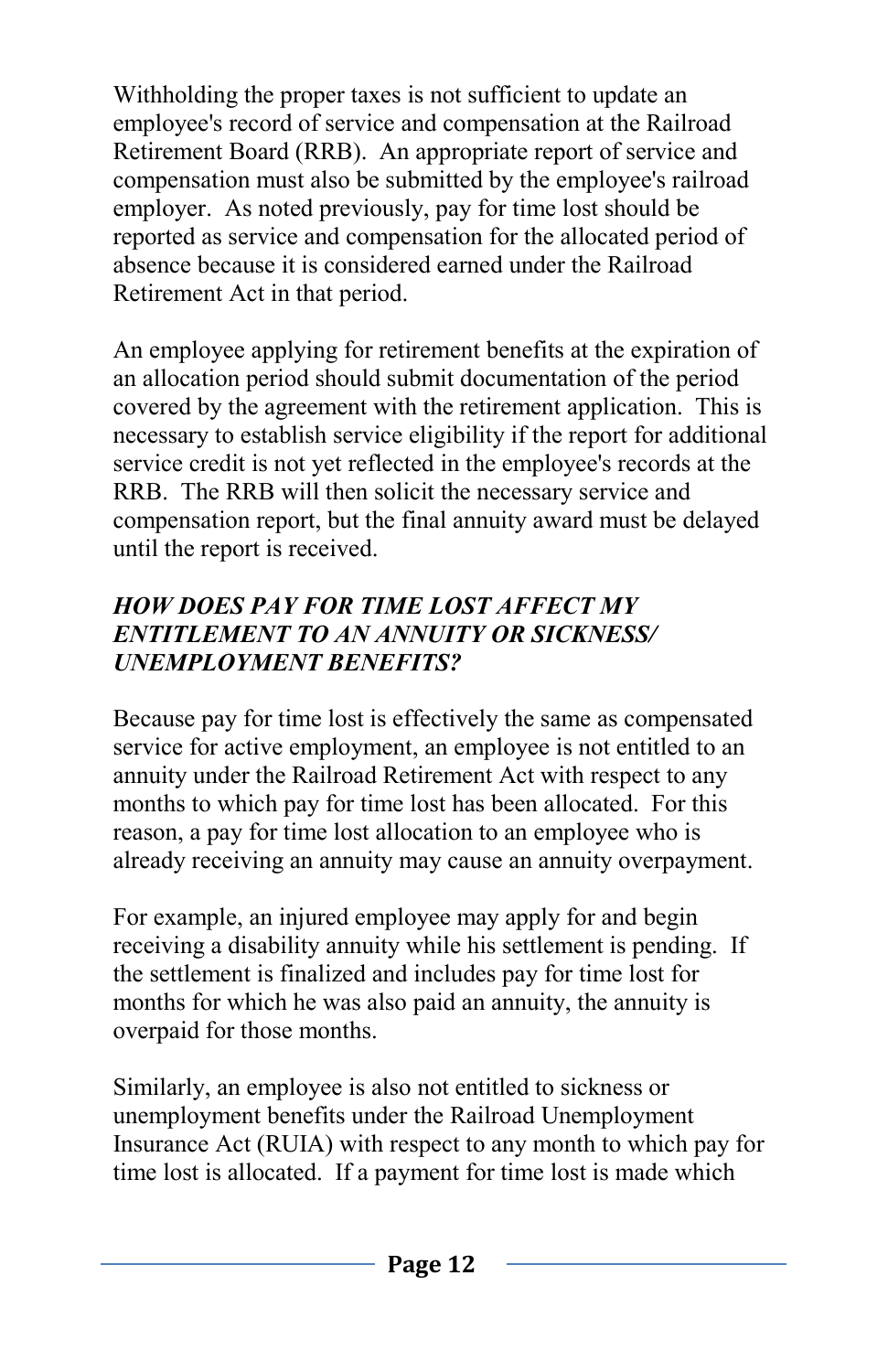covers a period for which benefits under the RUIA were previously paid, a reimbursement is due under the RUIA.

# *WHERE CAN I GET MORE INFORMATION?*

The Claims Adjustment and Settlement Section in the Sickness and Unemployment Benefits Division can provide information about the correct amount to withhold from pay for time lost for reimbursement of benefits paid under the Railroad Unemployment Insurance Act. The telephone number of the Claims Adjustment and Settlement Section is (312) 751-4820.

Questions relating to the treatment of pay for time lost under Federal income tax laws should be directed to the Internal Revenue Service.

Any other questions about pay for time lost should be directed to the nearest office of the Railroad Retirement Board (RRB). Their addresses and telephone numbers are listed in telephone directories with other United States Government agencies. They can also be reached by calling the RRB toll-free number at (877) 772-5772 or by visiting the agency's website at [www.rrb.gov.](http://www.rrb.gov/) RRB offices are open to the public from 9:00a.m. to 3:00p.m. each weekday, except on federal holidays.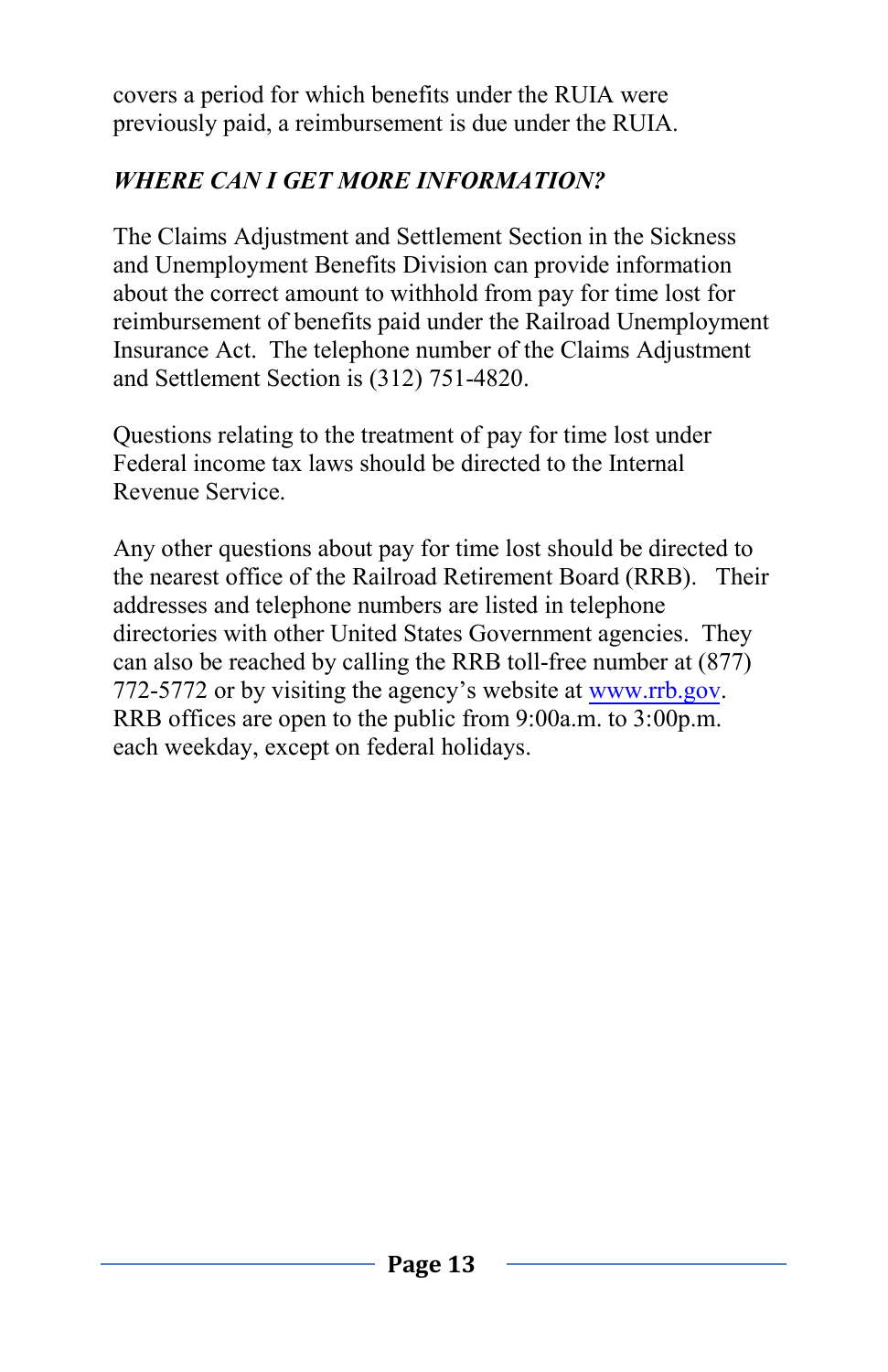#### *NONDISCRIMINATION ON THE BASIS OF DISABILITY*

Under Section 504 of the Rehabilitation Act of 1973 and Railroad Retirement Board (RRB) regulations, no qualified person may be discriminated against on the basis of disability. RRB programs and activities must be accessible to all qualified applicants and beneficiaries, including those who are vision or hearing-impaired. Disabled persons needing assistance (including auxiliary aids or program information in accessible formats) should contact the nearest RRB office. Complaints of alleged discrimination by the RRB on the basis of disability must be filed within 90 days in writing with the Director of Administration, Railroad Retirement Board, 844 North Rush Street, Chicago, Illinois 60611-1275. Questions about individual rights under this regulation may be directed to the RRB's Director of Equal Opportunity at the same address shown above.